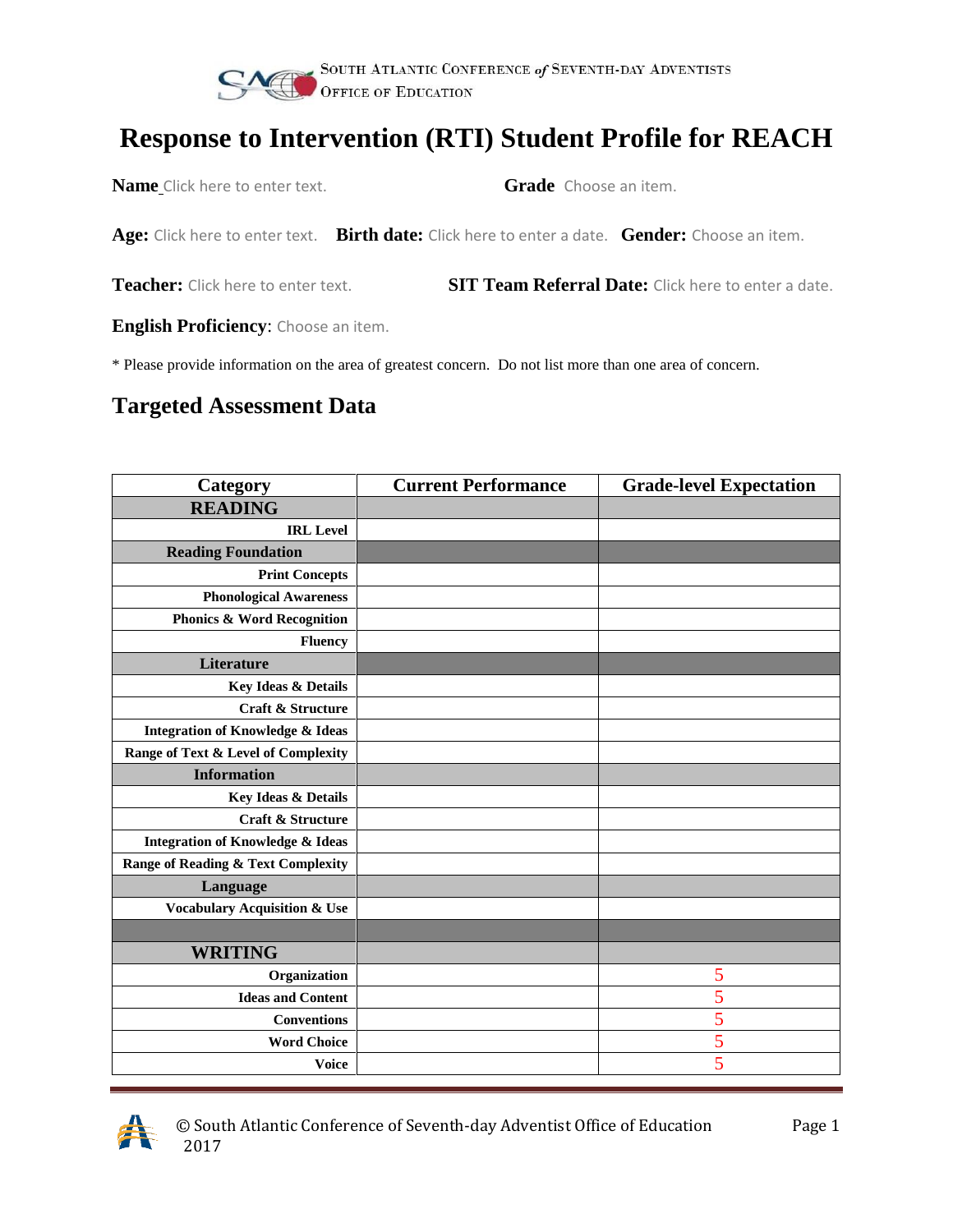

**Name** Click here to enter text. **Grade** Choose an item.

**Age:** Click here to enter text. **Birth date:** Click here to enter a date. **Gender:** Choose an item.

**Teacher:** Click here to enter text. **SIT Team Referral Date:** Click here to enter a date.

| <b>Sentence Fluency</b>   |  |
|---------------------------|--|
|                           |  |
|                           |  |
|                           |  |
|                           |  |
| <b>MATHEMATICS</b>        |  |
| <b>Number Sense</b>       |  |
| <b>Algebraic Thinking</b> |  |
| <b>Data/Probability</b>   |  |
| <b>Geometry</b>           |  |
| <b>Measurement</b>        |  |
| Computation               |  |
| <b>Effort</b>             |  |

#### **Progress Monitoring Data**

**Assessment Tool** Click here to enter text.

**Outcome Goal** Click here to enter text.

#### **ILP or IMP Goal 1 Data Obtained**

| <b>Date</b>                        |  |
|------------------------------------|--|
|                                    |  |
| <b>Date</b>                        |  |
| Date<br>$\mathcal{L}^{\text{max}}$ |  |
|                                    |  |

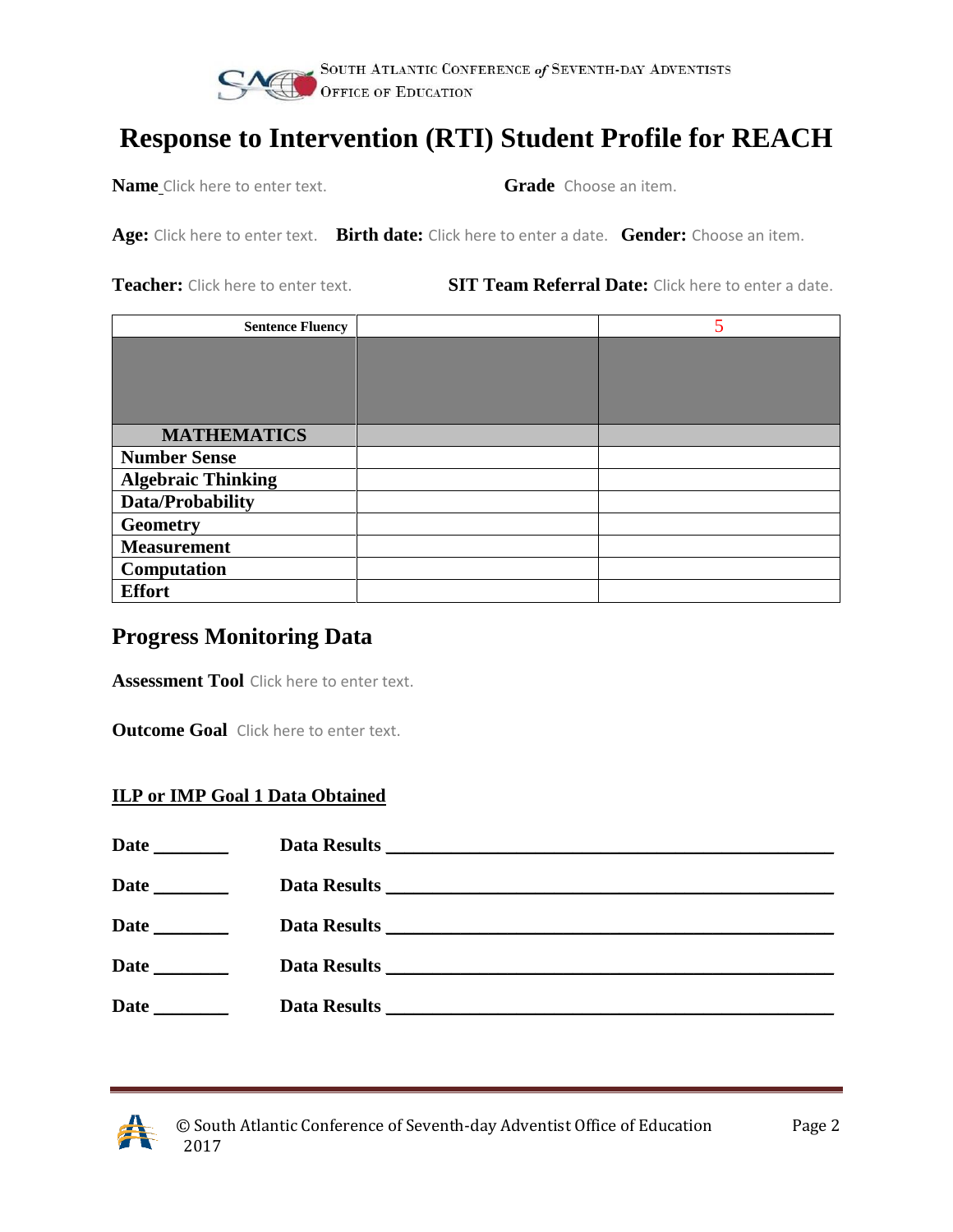

| <b>Name</b> Click here to enter text. | <b>Grade</b> Choose an item. |
|---------------------------------------|------------------------------|
|                                       |                              |

**Age:** Click here to enter text. **Birth date:** Click here to enter a date. **Gender:** Choose an item.

**Teacher:** Click here to enter text. **SIT Team Referral Date:** Click here to enter a date.

#### **ILP or IMP Goal 2 Data Obtained**

| Date<br>$\mathcal{L}(\mathcal{L}^{\mathcal{L}})$ . The set of $\mathcal{L}^{\mathcal{L}}$ |                                                                                                                       |
|-------------------------------------------------------------------------------------------|-----------------------------------------------------------------------------------------------------------------------|
| Date<br><u> 1999 - Jan Jan Jawa</u>                                                       |                                                                                                                       |
| Date                                                                                      | <b>Data Results</b>                                                                                                   |
| Date                                                                                      | <b>Data Results</b>                                                                                                   |
| Date                                                                                      | <b>Data Results</b>                                                                                                   |
|                                                                                           | <u> 1989 - Johann Stein, mars an de Frankrik en fan de Frankrik fan de Frankrik en fan de Frankrik fan de Frankri</u> |

#### **Areas of Strength**

Click here to enter text.

#### **Areas of Concern**

Click here to enter text.

#### **Student's Preferred Learning Method**

- $\Box$  Linguistic intelligence (word smart)
- ☐ Logical-mathematical intelligence (number and reasoning smart)
- $\Box$  Spatial intelligence (picture smart)
- $\Box$  Bodily-kinesthetic intelligence (body smart)
- $\Box$  Musical intelligence (music smart)
- $\Box$  Interpersonal intelligence (people smart)
- $\Box$  Intrapersonal intelligence (self-smart)
- $\Box$  Naturalist intelligence (nature smart)

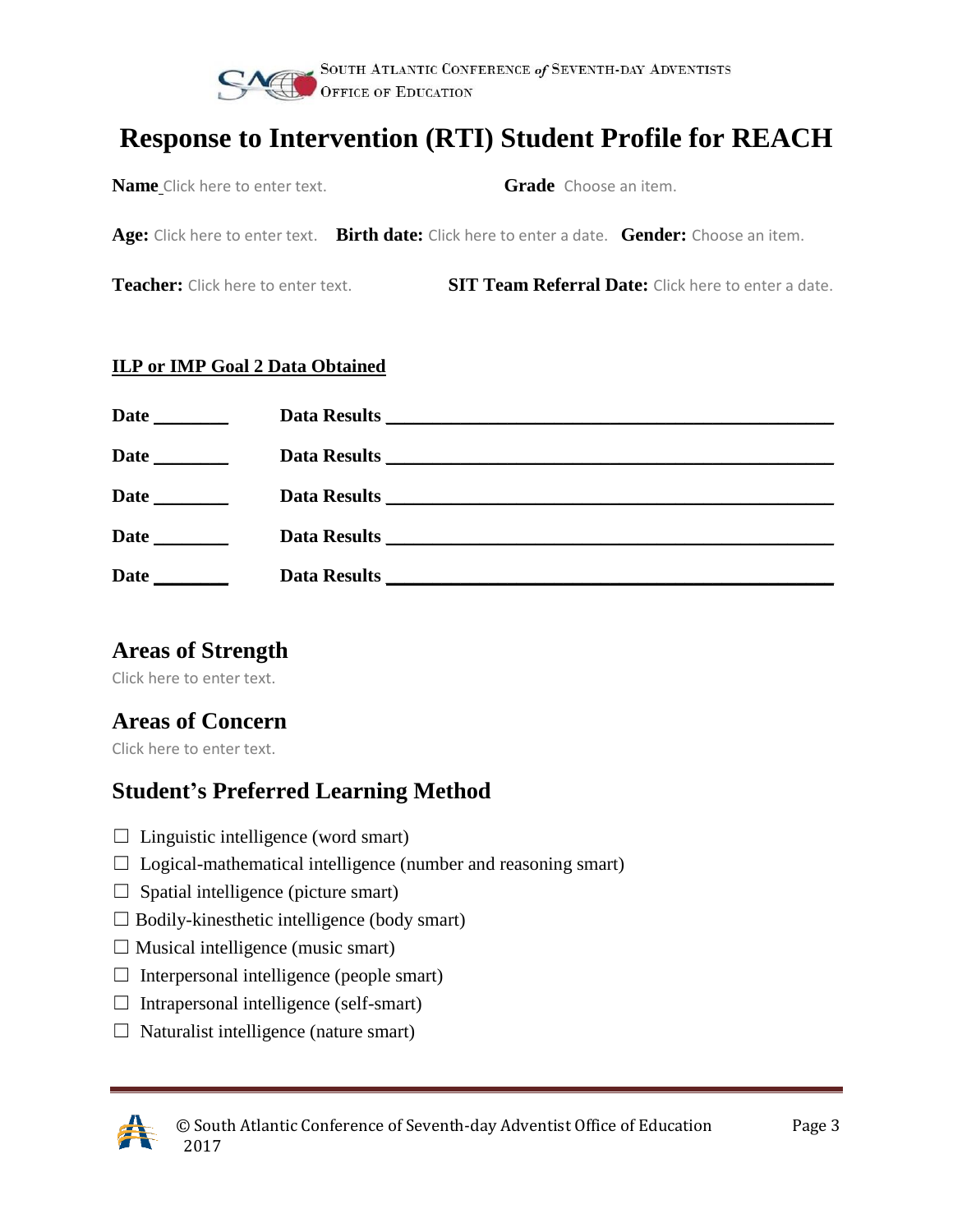

**Name** Click here to enter text. **Grade Choose an item.** 

|                                                       | Age: Click here to enter text. Birth date: Click here to enter a date. Gender: Choose an item. |                                                            |
|-------------------------------------------------------|------------------------------------------------------------------------------------------------|------------------------------------------------------------|
| <b>Teacher:</b> Click here to enter text.             |                                                                                                | <b>SIT Team Referral Date:</b> Click here to enter a date. |
| <b>Behavior and Social Skills Narrative</b>           |                                                                                                |                                                            |
| <b>Whole Group:</b> Click here to enter text.         |                                                                                                |                                                            |
| Independent Work: Click here to enter text.           |                                                                                                |                                                            |
| <b>Center/Station Work:</b> Click here to enter text. |                                                                                                |                                                            |
|                                                       | <b>Parental Engagement</b> (see Parent Engagement Rubric p. 29 of Success Partners handbook)   |                                                            |
| □<br><b>Significant</b><br>$\overline{\phantom{a}}$   | Moderate $\Box$ Minimal<br>Unproductive $\Box$<br>□                                            | <b>Minimal</b><br><b>None</b>                              |

#### **Differentiation Strategies Implemented**

- $\Box$  Readiness and Ability
- ☐ Adjusting Questions for Student Comprehension
- $\Box$  Compacting Curriculum (Student assessment drives instruction)
- $\Box$  Tiered Assignments
- ☐ Acceleration/Deceleration
- $\Box$  Flexible Grouping
- □ Peer Teaching
- $\Box$  Learning Profiles (environment and preferred learning style)
- □ Student Interest
- $\Box$  Buddy System
- $\Box$  Independent Study Projects
- $\Box$  Learning Contracts
- $\Box$  Anchoring Activities (such as centers or work stations which correlate to previously learned material)
- □ Study Carrels



© South Atlantic Conference of Seventh-day Adventist Office of Education Page 4 2017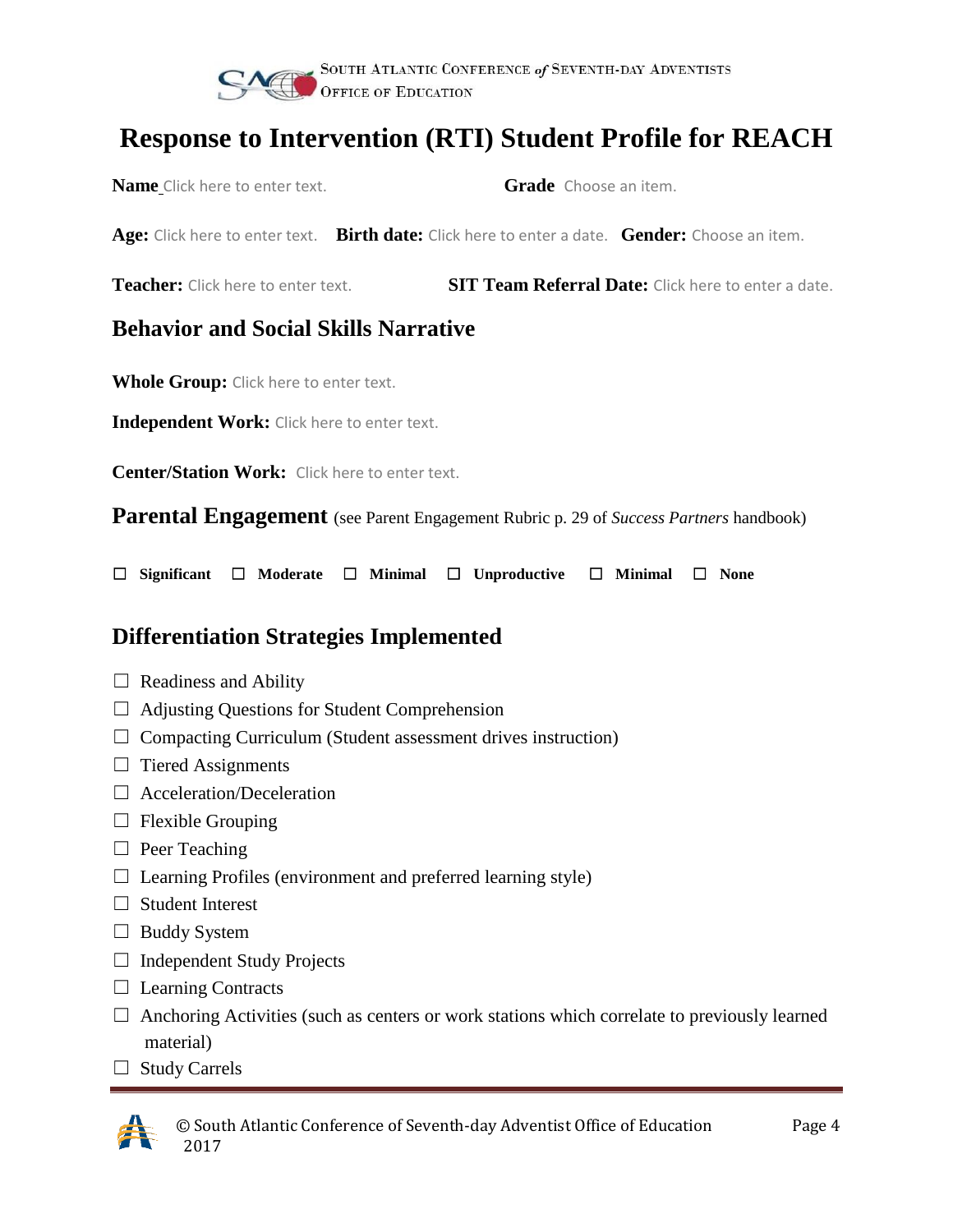

**Name** Click here to enter text. **Grade** Choose an item.

**Age:** Click here to enter text. **Birth date:** Click here to enter a date. **Gender:** Choose an item.

**Teacher:** Click here to enter text. **SIT Team Referral Date:** Click here to enter a date.

- $\Box$  Change seating/groups
- $\Box$  Reducing distractions
- □ Time-out
- $\Box$  Check lighting and noise levels
- $\Box$  Remove unnecessary items from student's desk
- $\Box$  Ask student occasionally for the time or what subject is coming next
- $\Box$  Find positive incentives for the student to develop a desire to do good
- $\Box$  Stand near students desk/work area when speaking with the class
- $\Box$  Never give public attention to the student's problems, maintain student dignity
- $\Box$  Encourage independence/self-regulation (management)
- $\Box$  Send student to a buddy teacher or on an errand when he, she or you are reaching a frustration point
- $\Box$  Avoid excluding students from center/station work or extra-curricular activities
- $\Box$  Stay close to student in large areas of confusing situations (fire, tornado drills, or assemblies)
- $\Box$  Position the student away from classroom traffic flow patterns
- $\Box$  Reinforce acceptance of student, while not condoning student behavior
- $\Box$  Pre-arrange inconspicuous signals between student and teacher
- $\Box$  Frequently review classroom procedures, routines, and rules
- $\Box$  Post classroom rules
- $\Box$  Use manipulatives
- $\Box$  Use a behavior contract
- $\Box$  Privately work with student and parents to decrease workload
- $\Box$  Allowing for alternate testing: Choose an item.

### **Differentiation Strategies which are Working**

- $\Box$  Readiness and Ability
- ☐ Adjusting Questions for Student Comprehension

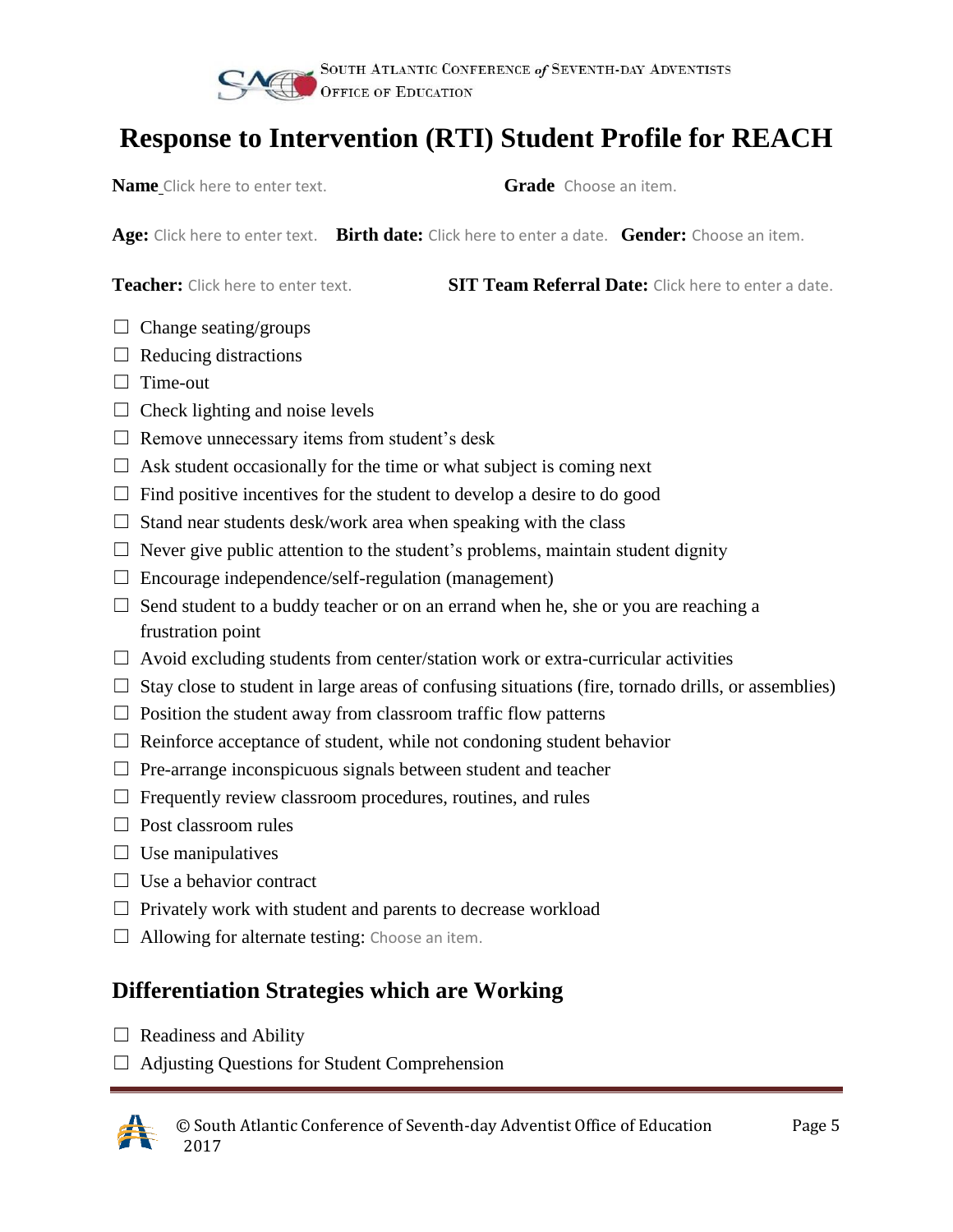

**Name** Click here to enter text. **Grade** Choose an item.

**Age:** Click here to enter text. **Birth date:** Click here to enter a date. **Gender:** Choose an item.

**Teacher:** Click here to enter text. **SIT Team Referral Date:** Click here to enter a date.

- $\Box$  Compacting Curriculum (Student assessment drives instruction)
- $\Box$  Tiered Assignments
- ☐ Acceleration/Deceleration
- $\Box$  Flexible Grouping
- □ Peer Teaching
- $\Box$  Learning Profiles (environment and preferred learning style)
- ☐ Student Interest
- □ Buddy System
- $\Box$  Independent Study Projects
- $\Box$  Learning Contracts
- $\Box$  Anchoring Activities (such as centers or work stations which correlate to previously learned material)
- ☐ Study Carrels
- $\Box$  Change seating/groups
- $\Box$  Reducing distractions
- □ Time-out
- $\Box$  Check lighting and noise levels
- $\Box$  Remove unnecessary items from student's desk
- $\Box$  Ask student occasionally for the time or what subject is coming next
- $\Box$  Find positive incentives for the student to develop a desire to do good
- $\Box$  Stand near students desk/work area when speaking with the class
- $\Box$  Never give public attention to the student's problems, maintain student dignity
- $\Box$  Encourage independence/self-regulation (management)
- $\Box$  Send student to a buddy teacher or on an errand when he, she or you are reaching a frustration point
- $\Box$  Avoid excluding students from center/station work or extra-curricular activities
- $\Box$  Stay close to student in large areas of confusing situations (fire, tornado drills, or assemblies)
- $\Box$  Position the student away from classroom traffic flow patterns

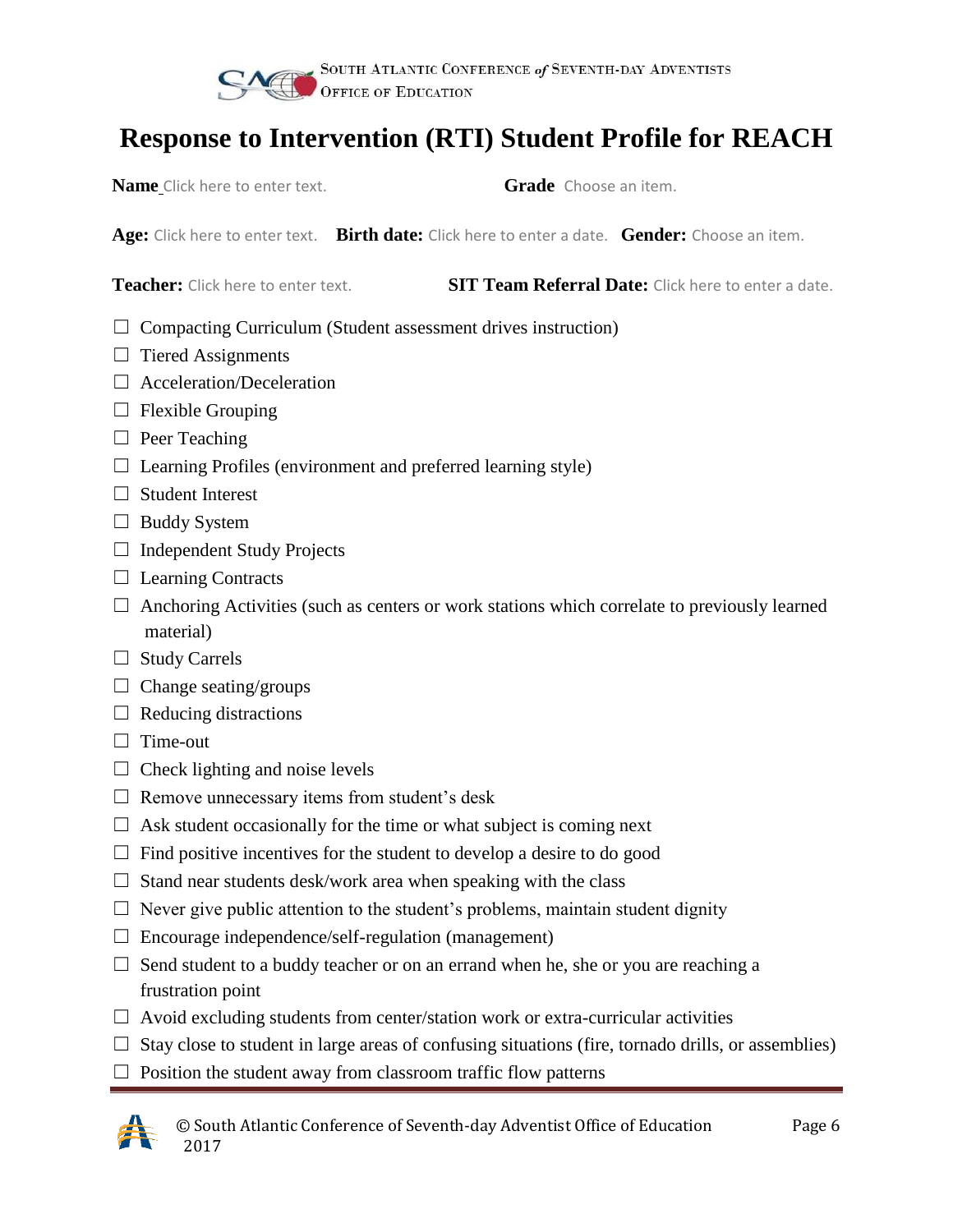

**Name** Click here to enter text. **Grade** Choose an item.

**Age:** Click here to enter text. **Birth date:** Click here to enter a date. **Gender:** Choose an item.

**Teacher:** Click here to enter text. **SIT Team Referral Date:** Click here to enter a date.

- $\Box$  Reinforce acceptance of student, while not condoning student behavior
- $\Box$  Pre-arrange inconspicuous signals between student and teacher
- $\Box$  Frequently review classroom procedures, routines, and rules
- □ Post classroom rules
- $\boxtimes$  Use manipulatives
- $\Box$  Use a behavior contract
- $\Box$  Privately work with student and parents to decrease workload
- $\Box$  Allowing for alternate testing: Choose an item.

### **Core Targeted Reading Interventions Tried Before Bringing Student to SIT from ILP**

| <b>Type of Core Intervention</b>      | <b>Dates of Absences</b> | <b>Teacher Notes</b> |
|---------------------------------------|--------------------------|----------------------|
| (eg Fundations [small group phonics]) |                          |                      |
|                                       |                          |                      |

**Length of Intervention (from when to when)** Click here to enter text.

**Duration of Intervention (days of the week & number of minutes/day)** Click here to enter text.

**Time of Day Provided** Click here to enter text.

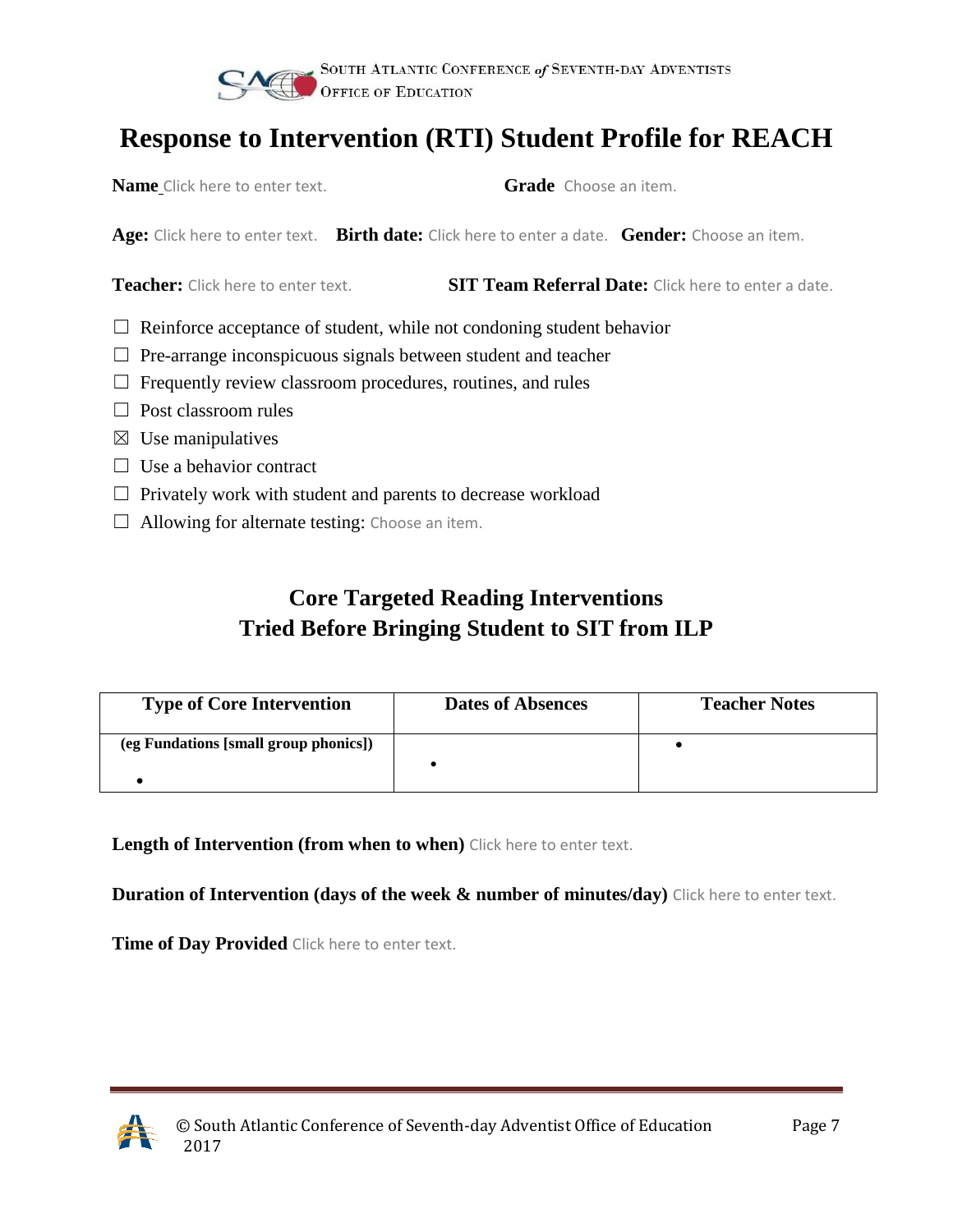

**Name** Click here to enter text. **Grade** Choose an item.

**Age:** Click here to enter text. **Birth date:** Click here to enter a date. **Gender:** Choose an item.

**Teacher:** Click here to enter text. **SIT Team Referral Date:** Click here to enter a date.

### **Core Targeted Mathematics Interventions Tried Before Bringing Student to SIT from IMP**

| <b>Type of Core Intervention</b>  | <b>Dates of Absences</b> | <b>Teacher Notes</b> |
|-----------------------------------|--------------------------|----------------------|
| (eg Math, small group computation |                          |                      |
| instruction)                      |                          |                      |
|                                   |                          |                      |
|                                   |                          |                      |
|                                   |                          |                      |
|                                   |                          |                      |
|                                   |                          |                      |
|                                   |                          |                      |

**Length of Intervention (from when to when)** Click here to enter text.

**Duration of Intervention (days of the week & number of minutes/day)** Click here to enter text.

**Time of Day Provided** Click here to enter text.

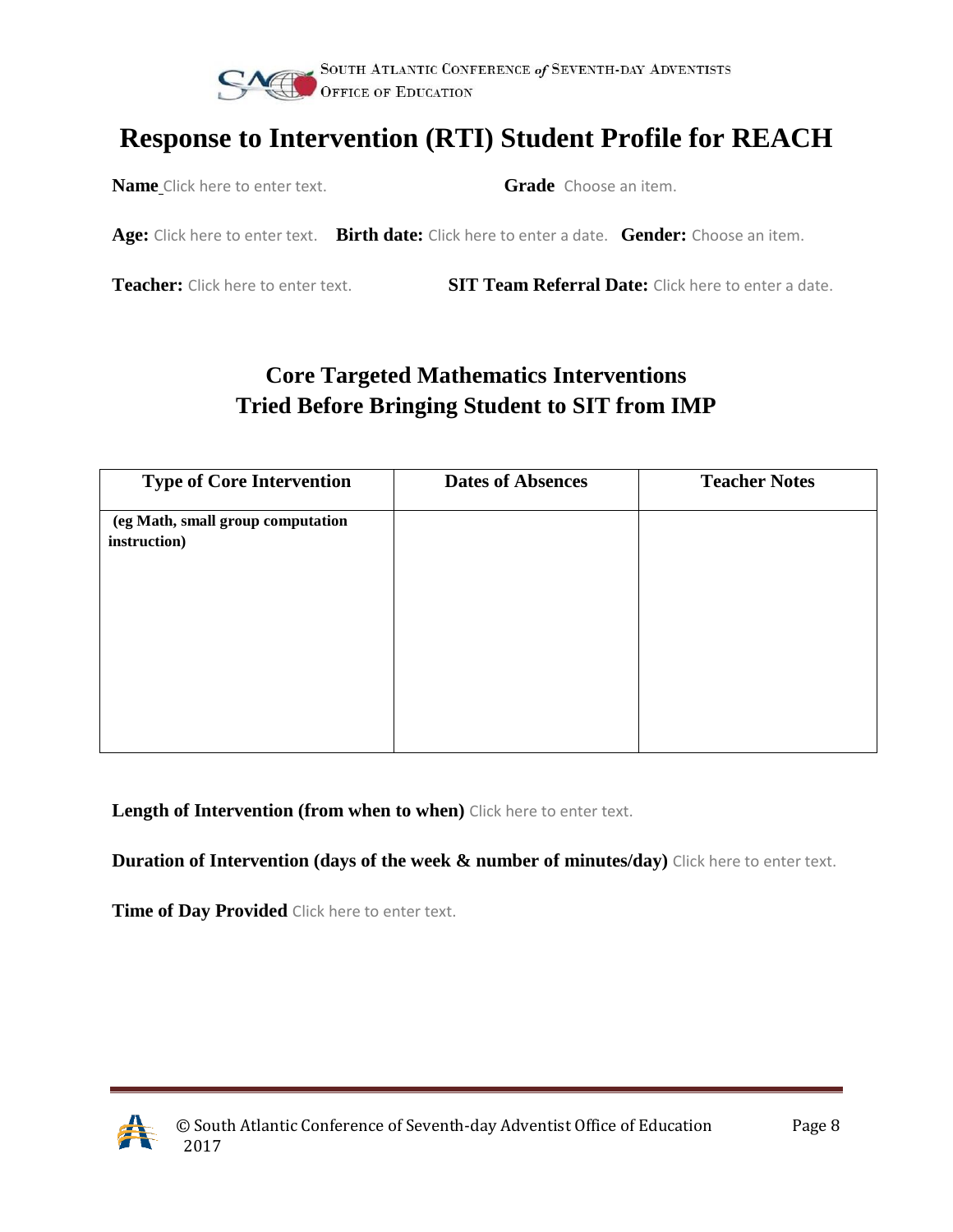

**Name** Click here to enter text. **Grade** Choose an item.

**Age:** Click here to enter text. **Birth date:** Click here to enter a date. **Gender:** Choose an item.

**Teacher:** Click here to enter text. **SIT Team Referral Date:** Click here to enter a date.

### **Core Targeted Writing Interventions Tried Before Bringing Student to SIT**

| <b>Type of Core Intervention</b> | <b>Dates of Absences</b> | <b>Teacher Notes</b> |
|----------------------------------|--------------------------|----------------------|
|                                  |                          |                      |
|                                  |                          |                      |
|                                  |                          |                      |
|                                  |                          |                      |
|                                  |                          |                      |
|                                  |                          |                      |
|                                  |                          |                      |

**Length of Intervention (from when to when)** Click here to enter text.

**Duration of Intervention (days of the week & number of minutes/day)** Click here to enter text.

**Time of Day Provided** Click here to enter text.

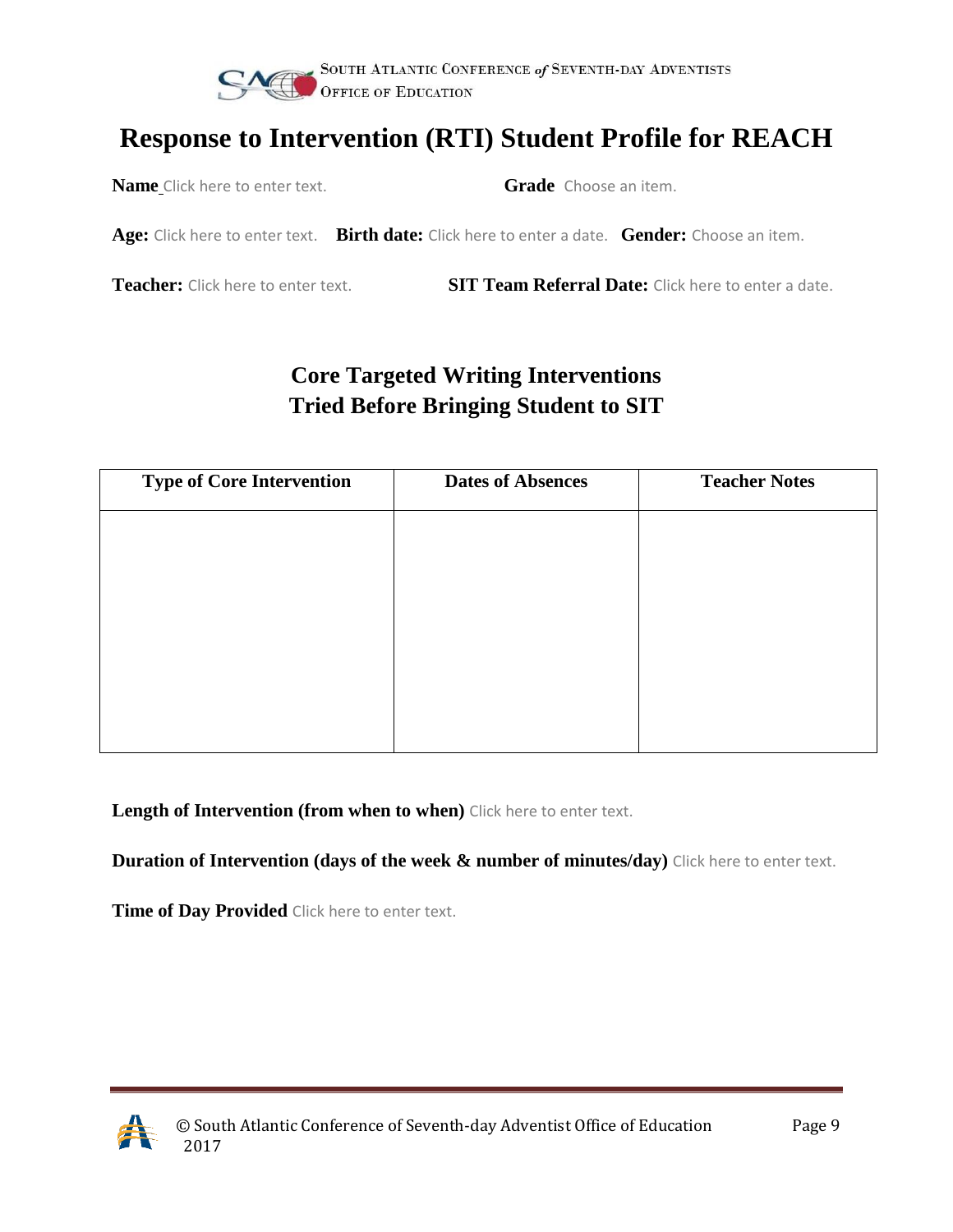

**Name** Click here to enter text. **Grade** Choose an item.

**Age:** Click here to enter text. **Birth date:** Click here to enter a date. **Gender:** Choose an item.

**Teacher:** Click here to enter text. **SIT Team Referral Date:** Click here to enter a date.

# **SMART Goals for SIT**

**Date of Initial REACH Meeting** Click here to enter text.

### **Area of Focus Based on Data-driven Assessment**

Click here to enter text.

#### **SMART (Specific, Measurable, Realistic Timely) Goal**

**Specific (who, what, where)** Click here to enter text.

**Measurable (how is it tracked)** Click here to enter text.

**Realistic (quantifiable)** Click here to enter text.

**Timely (frequency of Progress Monitoring)** Click here to enter text.

#### **Instructional Strategies to Employ**

Click here to enter text.

#### **Measuring Student Success**

Click here to enter text.

**Review Date** Click here to enter a date.